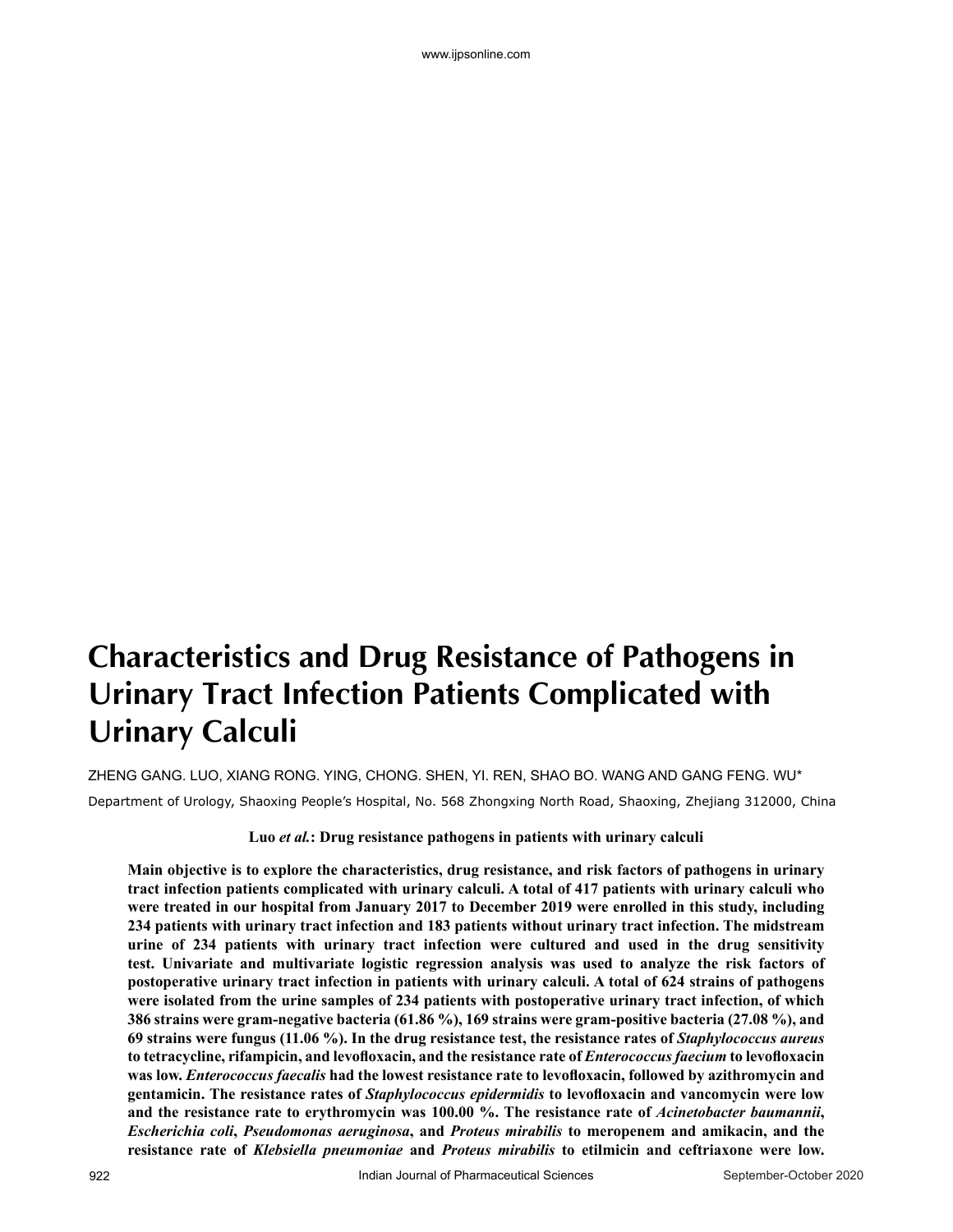#### www.ijpsonline.com

**Univariate analysis showed that the postoperative urinary tract infection in patients with urinary calculi was related to the age, operation time, postoperative indwelling catheter time, stone size, and preoperative prophylactic use of antibiotics. Multivariate logistic regression analysis showed that the age**  $(\geq 65 \text{ y old})$ **, operation time (≥60 min), postoperative indwelling catheter time (≥7 d), and no preoperative prophylactic use of antibiotics were the risk factors of postoperative urinary tract infection in patients with urinary calculi. Patients with urinary calculi were prone to urinary tract infection after the operation. The main pathogens of infection were gram-negative bacteria and gram-positive bacteria, and they were resistant to some antibiotics. Antibiotics should be treated reasonably according to the risk factors of urinary tract infection and the results of the drug sensitivity tests to avoid further aggravation of bacterial drug resistances**

**Key words: Urinary calculi, urinary tract infection, pathogenic bacteria, drug resistance, risk factors**

Urinary infection was an inflammation caused by the bacteria directly invading the urinary tract. Both urinary tract obstruction and reflux can cause abnormal changes in urodynamics, resulting in the poor urinary drainage and retention in the urinary tract, which was easy to cause infection. Urinary infection was a common infectious disease in the clinic, which was the second largest infectious disease in the world, and its incidence was second only to the respiratory tract infection $[1,2]$ . There were many factors causing the urinary infection, including the decrease of immune function, postoperative catheter indwelling, and complicated with diabetes, urinary calculi<sup>[3-5]</sup>. With the progress of modern technology, minimally invasive surgery was widely used in the treatment of urinary calculi. However, the postoperative catheter indwelling often caused the urinary tract infection<sup>[6]</sup>. Due to the urinary tract infection seriously affects the recovery of postoperative prognosis and perioperative infection, and the unreasonable use or abuse of antibiotics in many hospitals, the drug resistance pathogens had been seriously threatened the patients $[7,8]$ . Therefore, it is of great significance for clinical diagnosis and treatment to further understand the characteristics and drug resistance of pathogens in urinary tract infection patients complicated with urinary calculi. This study aims to explore the characteristics and drug resistance of pathogens in urinary tract infection patients complicated with urinary calculi, thus to providing a reliable basis for the diagnosis and treatment of urinary tract infection[9].

A total of 417 patients with urinary calculi who were treated in our hospital from January 2017 to December 2019 were analyzed retrospectively, including 234 patients with urinary tract infection and

183 patients without urinary tract infection. The midstream urine of 234 patients with urinary tract infection was cultured and used in the drug sensitivity test. A total of 624 strains of pathogens were successfully isolated from urine.

The isolation, culture, and identification of the pathogens follow the "The National Clinical Test Regulation of Operation".

Biomerieux VITEK 2 Compact was used in the isolation and identification of the pathogens. The quantitative culture standard: gram-positive bacteria (104 colonyforming units per milliliter-(CFU/ml)), gram-negative bacteria (10<sup>5</sup> CFU/ml), and fungus (10<sup>4</sup> CFU/ml).

Biomerieux VITEK 2 Compact automatic microbial identification and drug sensitivity system was used in bacterial identification, drug sensitivity test, and fungus identification, and Biomerieux ATB Expression was used in fungus drug sensitivity test. All the experiments were in accordance with the rules and standards in the Clinical and Laboratory Standards Institute (CLSI), and the results of the drug sensitivity were further judged.

All the data were analyzed by WHONET 5.6 software, and the rates were compared by Statistical Package for Social Sciences (SPSS)  $21.0$  analysis,  $p<0.05$  means the difference was statistically significant.

Among the isolated 624 strains of pathogens, gramnegative bacteria accounted for 61.86 % (386), grampositive bacteria accounted for 27.08 % (169), and

**Accepted 25 October 2020 Revised 09 September 2020 Received 17 July 2020 Indian J Pharm Sci 2020;82(5):922-927**

This is an open access article distributed under the terms of the Creative Commons Attribution-NonCommercial-ShareAlike 3.0 License, which allows others to remix, tweak, and build upon the work non-commercially, as long as the author is credited and the new creations are licensed under the identical terms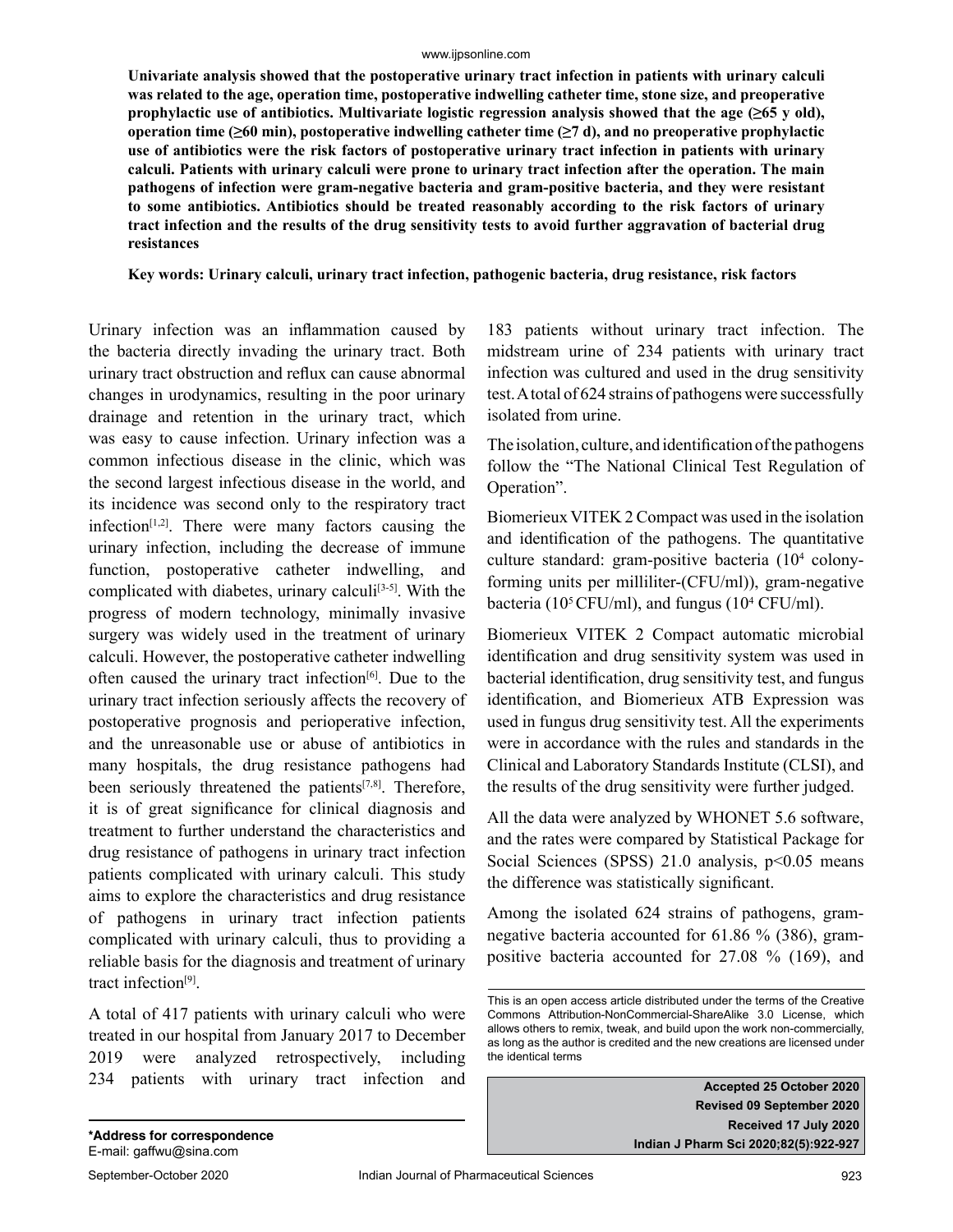fungus accounted for 11.06 % (69). The composition of the flora was shown in Table 1.

In the drug resistance test, the resistance rates of *Staphylococcus aureu*s to tetracycline, rifampicin, and levofloxacin were low, and the resistance rate of *Enterococcus faecium* to levofloxacin was low. *Enterococcus faecalis* had the lowest resistance rate to levofloxacin, followed by azithromycin and gentamicin. The resistance rates of *Staphylococcus epidermidis* to levofloxacin and vancomycin were low and the resistance rate to erythromycin was 100.00 % (Table 2).

The resistance rate of *Acinetobacter baumannii*, *Escherichia coli*, *Pseudomonas aeruginosa*, and *Proteus mirabilis* to meropenem and amikacin were low. The resistance rate of *Klebsiella pneumoniae* and *Proteus mirabilis* to etilmicin and ceftriaxone were low (Table 3).

Univariate analysis was used to explore the risk factors of postoperative urinary tract infection in patients with urinary calculi. Univariate analysis showed that the postoperative urinary tract infection in patients with urinary calculi was not related the sex, intraoperative blood loss, and baric index (p>0.05), and related to the age, operation time, postoperative indwelling catheter time, stone size, and preoperative prophylactic use of antibiotics ( $p<0.05$ ) (Table 4).

To explore the independent risk factors of urinary tract infection, multivariate logistic regression analysis was used to analyze the related factors obtained by univariate analysis. Multivariate logistic regression analysis showed that the age  $(\geq 65 \text{ y old})$ , operation time  $(\geq 60$  min), postoperative indwelling catheter time (≥7 d), and no preoperative prophylactic use of antibiotics were the risk factors of postoperative urinary tract infection in patients with urinary calculi  $(p<0.05)$ (Table 5).

Urinary tract infection was an inflammatory reaction caused by the invasion of bacteria and fungus in urine, which was easily induced by external factors, such as long-term indwelling catheter after operation, poor wound care<sup>[10]</sup>. Perioperative urinary tract infection must be controlled when the urinary calculi patients were treated with surgical treatment, otherwise, it was easy to affect the postoperative recovery of patients,

| <b>Classification</b>         | Pathogens                  | <b>Number</b> | Percentage (%) |
|-------------------------------|----------------------------|---------------|----------------|
|                               | Staphylococcus aureus      | 79            | 12.60          |
|                               | Enterococcus faecium       | 35            | 5.61           |
| Gram-positive bacteria (n=34) | Enterococcus faecalis      | 34            | 5.45           |
|                               | Staphylococcus epidermidis | 21            | 3.37           |
|                               | Acinetobacter baumannii    | 45            | 7.21           |
|                               | Escherichia coli           | 148           | 23.72          |
| Gram-negative bacteria (n=78) | Klebsiella pneumonia       | 74            | 11.86          |
|                               | Pseudomonas aeruginosa     | 64            | 10.26          |
|                               | Proteus mirabilis          | 55            | 8.81           |
| Fungus $(n=14)$               | Candida tropicalis         | 50            | 8.00           |
|                               | Candida albicans           | 19            | 3.01           |

# **TABLE 1: THE COMPOSITION OF THE FLORA**

# **TABLE 2: ANTIMICROBIAL RESISTANCE SPECTRUM OF GRAM-POSITIVE BACTERIA**

|                   | Staphylococcus aureus<br>$(n=79)$ |             |        | <b>Enterococcus faecium</b> |        | <b>Enterococcus faecalis</b> | Staphylococcus<br>epidermidis (n=21) |             |
|-------------------|-----------------------------------|-------------|--------|-----------------------------|--------|------------------------------|--------------------------------------|-------------|
| AntibacterialS    |                                   |             |        | $(n=35)$                    |        | $(n=34)$                     |                                      |             |
|                   | Number                            | Resistance  | Number | Resistance                  | Number | Resistance                   | Number                               | Resistance  |
|                   |                                   | rate $(\%)$ |        | rate $(\%)$                 |        | rate $(\%)$                  |                                      | rate $(\%)$ |
| Rifampicin        | 7                                 | 8.86        | 21     | 60.00                       | 14     | 41.18                        | 6                                    | 28.57       |
| Gentamicin        | 43                                | 54.43       | 25     | 71.43                       | 8      | 23.53                        | 11                                   | 52.38       |
| Ciprofloxacin     | 21                                | 26.58       | 27     | 77.14                       | 18     | 52.94                        | 3                                    | 14.29       |
| Erythromycin      | 67                                | 84.81       | 34     | 97.14                       | 33     | 97.06                        | 21                                   | 100.00      |
| Azithromycin      | 25                                | 31.65       | 14     | 40.00                       | 5      | 14.71                        | 14                                   | 66.67       |
| Penicillin sodium | 55                                | 69.62       | 16     | 45.71                       | 21     | 61.76                        | 12                                   | 57.14       |
| Levofloxacin      | 6                                 | 7.59        | 6      | 17.14                       | 2      | 5.88                         |                                      | 4.76        |
| Tetracycline      | 8                                 | 10.13       | 14     | 40.00                       | 11     | 32.35                        | 11                                   | 52.38       |
| Clindamycin       | 65                                | 82.28       | 32     | 91.43                       | 32     | 94.12                        | 16                                   | 76.19       |
| Vancomycin        | 59                                | 74.68       | 23     | 65.71                       | 22     | 64.71                        | 6                                    | 28.57       |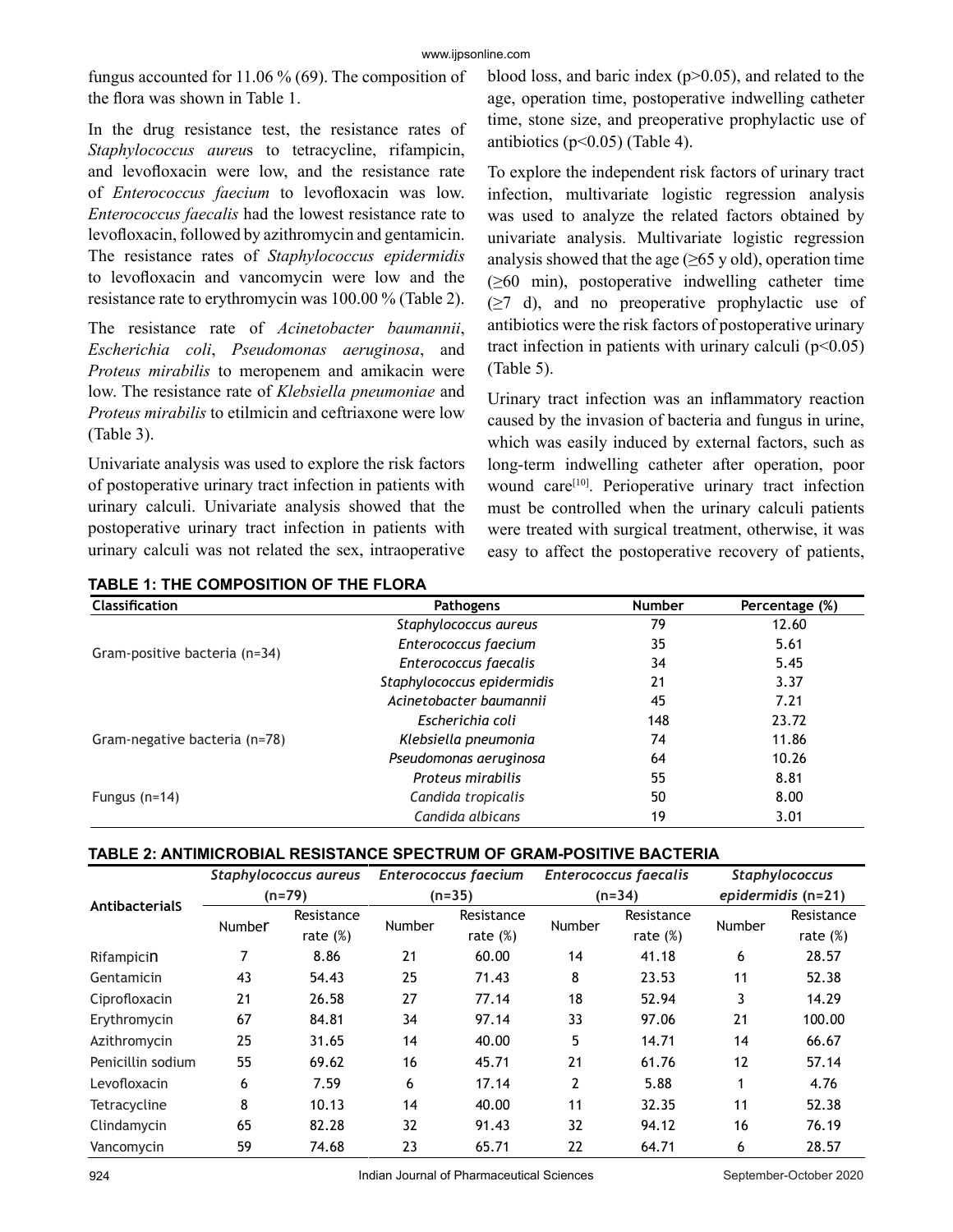#### www.ijpsonline.com

#### **TABLE 3: ANTIMICROBIAL RESISTANCE SPECTRUM OF GRAM-NEGATIVE BACTERIA**

| Antibacterials | Acinetobacter<br>baumannii (n=45) |                           | Escherichia coli<br>$(n=148)$ |                           | Klebsiella<br>pneumonia (n=74) |                           | Pseudomonas<br>aeruginosa (n=64) |                           | <b>Proteus mirabilis</b><br>$(n=55)$ |                           |
|----------------|-----------------------------------|---------------------------|-------------------------------|---------------------------|--------------------------------|---------------------------|----------------------------------|---------------------------|--------------------------------------|---------------------------|
|                | Number                            | Resistance<br>rate $(\%)$ | Number                        | Resistance<br>rate $(\%)$ | Number                         | Resistance<br>rate $(\%)$ | Number                           | Resistance<br>rate $(\%)$ | Number                               | Resistance<br>rate $(\%)$ |
| Cefuroxime     | 35                                | 77.78                     | 106                           | 71.62                     | 62                             | 83.78                     | 62                               | 96.88                     | 51                                   | 92.73                     |
| Cefoxitin      | 29                                | 64.44                     | 74                            | 50.00                     | 37                             | 50.00                     | 23                               | 35.94                     | 32                                   | 58.18                     |
| Ceftazidime    | 27                                | 60.00                     | 81                            | 54.73                     | 27                             | 36.49                     | 52                               | 81.25                     | 31                                   | 56.36                     |
| Cefotaxime     | 20                                | 44.44                     | 85                            | 57.43                     | 28                             | 37.84                     | 30                               | 46.88                     | 21                                   | 38.18                     |
| Amoxicillin    | 43                                | 95.56                     | 142                           | 95.95                     | 73                             | 98.65                     | 63                               | 98.44                     | 43                                   | 78.18                     |
| Ciprofloxacin  | 37                                | 82.22                     | 112                           | 75.68                     | 60                             | 81.08                     | 37                               | 57.81                     | 41                                   | 74.55                     |
| Etimicin       | ٠                                 | 0.00                      | 88                            | 59.46                     | 20                             | 27.03                     | $\blacksquare$                   |                           | 10                                   | 18.18                     |
| Amikacin       | 7                                 | 15.56                     | 4                             | 2.70                      | 17                             | 22.97                     | 5                                | 7.81                      | $\mathbf{1}$                         | 1.82                      |
| Gentamicin     | 21                                | 46.67                     | 82                            | 55.41                     | 50                             | 67.57                     | 46                               | 71.88                     | 25                                   | 45.45                     |
| Meropenem      | 8                                 | 17.78                     | 4                             | 2.70                      | 3                              | 4.05                      | 2                                | 3.13                      | 6                                    | 10.91                     |
| Levofloxacin   | 31                                | 68.89                     | 102                           | 68.92                     | 56                             | 75.68                     | 49                               | 76.56                     | 37                                   | 67.27                     |

# **TABLE 4: UNIVARIATE ANALYSIS OF POSTOPERATIVE URINARY TRACT INFECTION IN PATIENTS WITH URINARY CALCULI**

| <b>Factors</b>                                  |                             | Cases | Urinary tract<br><b>infection</b> | <b>Without urinary</b><br>tract infection | $X^2$  | p     |
|-------------------------------------------------|-----------------------------|-------|-----------------------------------|-------------------------------------------|--------|-------|
|                                                 | $\geq 65$                   | 203   | 153                               | 50                                        | 16.345 | 0.001 |
| Age                                             | <65                         | 214   | 81                                | 133                                       |        |       |
|                                                 | Male                        | 189   | 106                               | 73                                        |        | 0.538 |
| Sex                                             | Female                      | 228   | 128                               | 110                                       | 0.937  |       |
|                                                 | $\geq 100$ ml               | 157   | 88                                | 75                                        |        | 0.641 |
| Intraoperative blood loss                       | $<$ 100 $ml$                | 260   | 124                               | 136                                       | 0.855  |       |
| Stone size                                      | $\geq$ 3 cm                 | 192   | 147                               | 45                                        | 4.102  | 0.042 |
|                                                 | $<$ 3 cm                    | 215   | 86                                | 129                                       |        |       |
|                                                 | $\geq 60$ min               | 145   | 97                                | 48                                        |        |       |
| Operation time                                  | $< 60$ min                  | 272   | 137                               | 135                                       | 6.391  | 0.012 |
|                                                 | $\geq 7$ d                  | 152   | 118                               | 34                                        |        | 0.001 |
| Postoperative indwelling catheter time          | < 7 d                       | 265   | 116                               | 149                                       | 10.237 |       |
| Preoperative prophylactic use of<br>antibiotics | Yes                         | 268   | 108                               | 160                                       | 7.787  | 0.007 |
|                                                 | No                          | 149   | 126                               | 23                                        |        |       |
|                                                 | $\geq$ 20 kg/m <sup>2</sup> | 253   | 140                               | 113                                       |        | 0.793 |
| Baric index                                     | $<$ 20 kg/m <sup>2</sup>    | 164   | 94                                | 70                                        | 0.751  |       |

and even cause life-threatening inflammatory reactions such as urinary tract obstruction<sup>[11,12]</sup>.

In this study, through the isolation, culture, and identification of pathogens in the midstream urine of urinary calculi patients complicated with urinary tract infection, it was found that the main pathogens causing urinary tract infection were gram-negative bacteria, gram-positive bacteria, and fungus. *Escherichia coli* were the most common bacteria in gram-negative bacteria, which may be related to the fact that the cilium on the cell wall of *Escherichia coli* can specifically recognize the specific receptors on urothelial cells. *Escherichia coli* can adhere to the surface of urinary transitional epithelium for retention and reproduction, thus inducing infection. Through the drug sensitivity

test, it was found that the resistance rate of gram-negative bacteria to cefuroxime, amoxicillin, ciprofloxacin, and levofloxacin was high, which was consistent with the existing research<sup> $[13,14]$ </sup>. It may be related to the frequent use of these drugs in the clinic.

*Staphylococcus aureus* (belongs to *staphylococcus*) was the most common bacteria in gram-positive bacteria, and the most common bacteria causing inflammation, which distributes widely and has strong infectivity. In some studies, it was found that the most infectious pathogens in gram-positive bacteria were *Enterococcus faecium* and *Enterococcus faecalis*, which was not consistent with the results of this study, it may be caused by the regional reasons $[15,16]$ . The results of the drug sensitivity tests showed that the resistance rate of gram-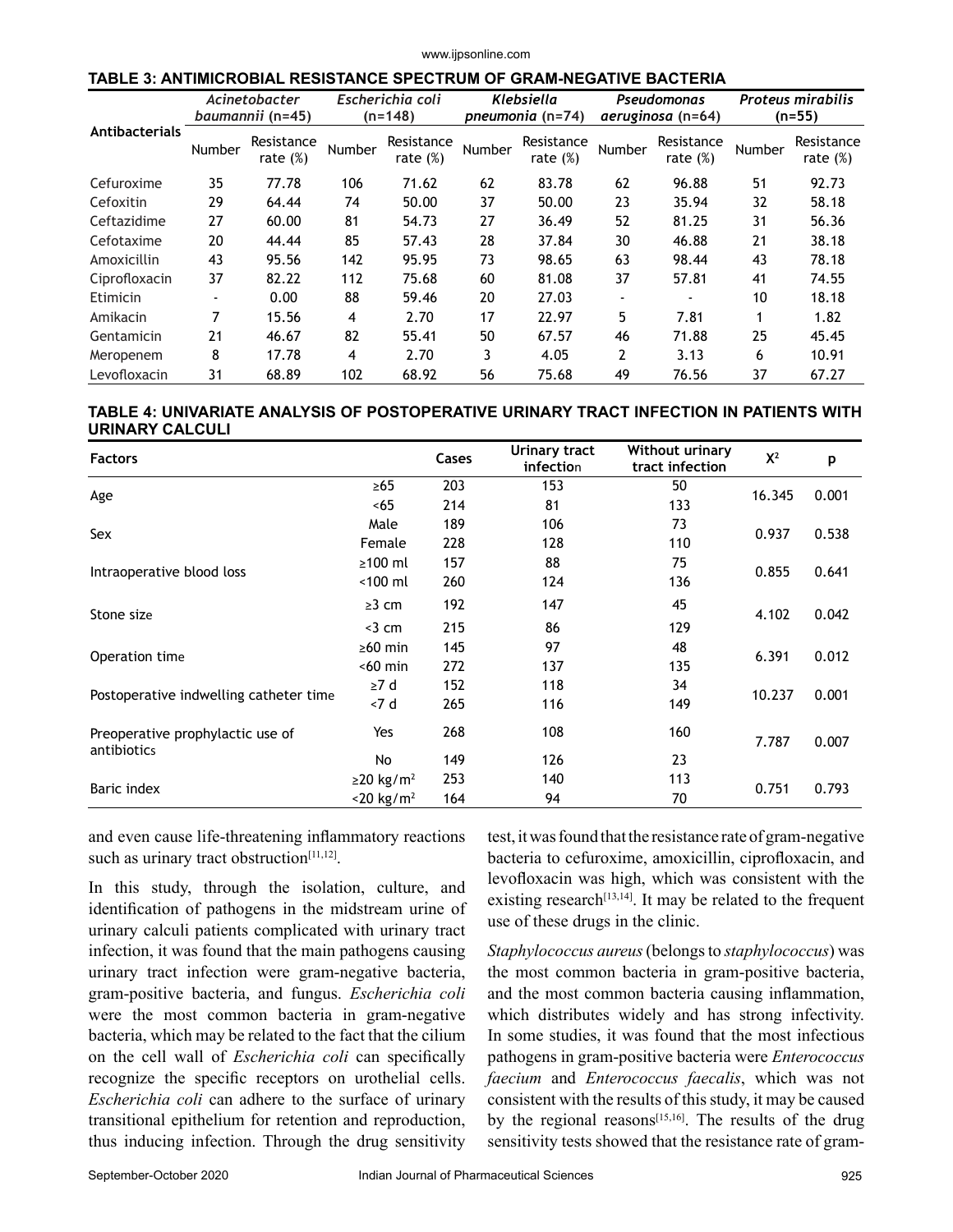**TABLE 5: MULTIVARIATE LOGISTIC REGRESSION ANALYSIS OF POSTOPERATIVE URINARY TRACT INFECTION IN PATIENTS WITH URINARY CALCULI**

| <b>Factors</b>                               | Regression<br>coefficient | <b>SD</b> | $X^2$ | p     | Odds ratio<br>(OR) | 95 % Confidence<br>intervals (CI) |
|----------------------------------------------|---------------------------|-----------|-------|-------|--------------------|-----------------------------------|
| Operation time                               | 1.104                     | 0.512     | 6.341 | 0.017 | 3.956              | 1.236-10.536                      |
| Postoperative indwelling catheter time       | 1.053                     | 0.526     | 5.732 | 0.028 | 2.931              | 1.185-9.321                       |
| Preoperative prophylactic use of antibiotics | 1.027                     | 0.439     | 8.255 | 0.004 | 5.762              | 1.978-14.373                      |
| Age                                          | 1.464                     | 0.616     | 7.395 | 0.009 | 4.389              | 1.783-11.552                      |
| Stone size                                   | 1.537                     | 0.507     | 2.181 | 0.093 | 2.105              | 0.897-10.255                      |

positive bacteria to clindamycin and erythromycin was the highest, and the resistance rate of *Staphylococcus epidermidis* to erythromycin was 100.00 %. The reason may be closely related to the hospital drug management and clinical antibiotic abuse, thus we should pay more attention to the clinical drug management.

Univariate analysis showed that the postoperative urinary tract infection in patients with urinary calculi was related to the age, operation time, postoperative indwelling catheter time, stone size, and preoperative prophylactic use of antibiotics. Multivariate logistic regression analysis showed that the age  $(\geq 65 \text{ y old})$ , operation time  $(\geq 60 \text{ min})$ , postoperative indwelling catheter time  $(\geq 7 \text{ d})$ , and no preoperative prophylactic use of antibiotics were the risk factors of postoperative urinary tract infection in patients with urinary calculi  $(p<0.05)$ . With the increase of age, the immune function and the ability of tissues/organs of patients decreased rapidly, thus they were more likely to have urinary tract infection after the operation. The long operation time was very harmful to the human body, which significantly increased the recovery time of the human body. At the same time, surgical trauma also brings the risk of infection, which greatly increases the risk of urinary tract infection. The postoperative indwelling drainage tube may damage the mucous membrane of the urethra and reduce the defense ability $[17]$ , and the long indwelling time was easy to increase the risk of external pathogens entering the urethra, which was more likely to induce urinary tract infection. It has been reported that the asymptomatic bacteriuria was a major cause of urethral infection $[18]$ , thus the prophylactic use of antibiotics before the operation can kill bacteria effectively and reduce the risk of urinary tract infection.

In a word, urinary calculi patients were prone to urinary tract infection after the operation, and the main pathogens were gram-negative bacteria and grampositive bacteria, and they were seriously resistant to some drugs. Antibiotics should be reasonably selected according to the risk factors of urinary tract infection and the results of the drug sensitivity tests to avoid further aggravation of bacterial drug resistance.

### **Acknowledgements:**

This work was supported by Shaoxing People's Hospital.

# **Conflict of Interests:**

The authors declared no conflict of interest.

# **REFERENCES**

- 1. Bashir M, Umar AB, Bilyaminu M. Determination of bacteria associated with urinary catheters from patients suffering from urinary tract infections. Dr. Sulaiman Al Habib Med J 2020;2(1):20-3.
- 2. De Lorenzis E, Alba AB, Cepeda M, Galan JA, Geavlete P, Giannakopoulos S, *et al*. Bacterial spectrum and antibiotic resistance of urinary tract infections in patients treated for upper urinary tract calculi: a multicenter analysis. Eur J Clin Microbiol Infect Dis 2020;39(10):1971-81.
- 3. Fa-wen DE. Drug resistance and distribution of pathogenic bacteria causing urinary tract infections. Chin J Nosocomiol 2012;17.
- 4. Shi H, Xu SX, Li K, Luo XR, Bai XF, Wang YL, *et al*. Distribution and drug resistance of pathogenic bacteria causing urinary tract infections in hospitalized patients of department of urology. Chin J Nosocomiol 2013;14.
- 5. Jiang SL, Qu YJ, Zhao Q, Xi M, Zhang HY. Distribution and drug resistance of pathogenic bacteria isolated from diabetic patient with urinary tract infection in our hospital in 2011. Chin Pharm 2013;2.
- 6. Yu-Jie L, Jing-Quan LI. Drug resistance of pathogenic bacteria causing hospital-acquired urinary tract infection. Chin J Nosocomiol 2011;21:589-91.
- 7. Liu F, Wu CB, Qin LY. Investigation on distribution and drug resistance of urinary tract infecting pathogenic bacteria. Int J Lab Med 2006(11):13.
- 8. De-Ming S, Qian-Jin Z, Zhi-Qiang X. Constituent ratio of species and drug-resistance of pathogenic bacteria causing urinary tract infections in senile patients. Chin J Nosocomiol 2014;24:2637-39.
- 9. Ding J, Ying Q, Yang L, Song X. Pathogenic Bacteria in Urinary Tract Infection after Cesarean Section: Their Distribution and Drug Resistance. Chin J Nosocomiol 2009.
- 10. Hua-Fen W. The study on pathogenic bacteria status and bacterial drug-resistance of urinary tract infections in recent five years. Pract J Med Pharm 2006.
- 11. Bing-Yong Q. Analysis of distribution and drug resistance of pathogenic bacteria in urinary tract infections in our hospital. Clin Res Pract 2019.
- 12. LIU Yu. Distribution and resistance of pathogenic bacteria in